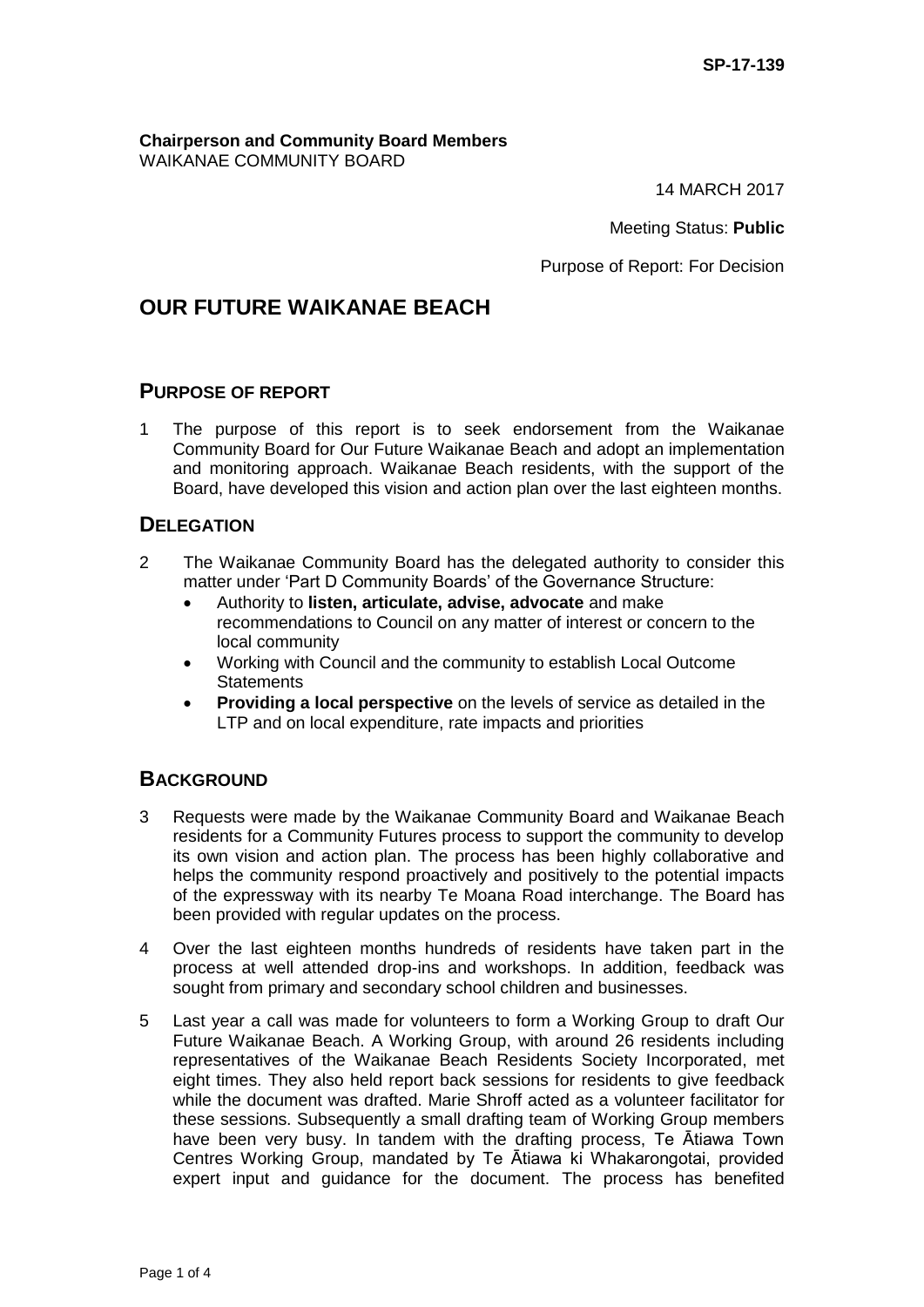significantly by the substantial involvement of the Community Board and also the generous support of the Waikanae Beach Residents Society. All these contributions are acknowledged and have been key ingredients for its success.

6 The Waikanae Beach community is highly engaged and residents want to be closely involved in their future. Most recently, residents have been providing feedback via a survey. The strongest themes from responses to this survey are support for the vision and action plan, and feedback that the community wants to see Our Future Waikanae Beach implemented and carefully monitored.

#### **ISSUES**

#### Next steps

- 7 The challenges for the next stage of the process are to maintain the relationship the community has with this living document and provide a good framework to encourage and monitor progress. Our Future Waikanae Beach provides an agreed vision and high level actions to achieve the community's vision. During the next stage of this work, the actions in the document will need to be spelled out in more detail to enable progress and monitoring. Steps need to be put in place to support ongoing conversations about the plan.
- 8 The Waikanae Beach community is already making progress in implementing the plan and some actions are solely in their hands. However, others require involvement from other parties including the local and regional councils.
- 9 Our Future Waikanae Beach can and will be used in a number of ways:
	- The vision, which reflects community aspirations, will be included in the Strategic Context, to inform the development of Activity Management Plans which are key components of the Long Term Plan outlining planned service provision.
	- Along with a character assessment which will start shortly, the document will form part of the evidence base for the development of a draft district plan change. The timing of further work on a draft district plan change will be dependent on the hearing panel recommendations, the council decision, and appeals if any.
	- The Community Board, Waikanae Beach Residents Society, and individual residents will be able to use Our Future Waikanae Beach as a supporting document for submissions to Council processes including the Annual and Long Term Plans.
- 10 The Waikanae Community Board can continue to support the work to achieve the vision and action plan by:
	- advocating for actions within the plan and resources to achieve them. Note, that the outcome of this advocacy on the Council work programme will be dependent on available resourcing;
	- playing a facilitation role with the community, individuals, Te Ātiawa ki Whakarongotai and the Waikanae Beach Residents Society to help everyone work together to achieve the vision and action plan aims;
	- keeping a regular focus on the work with a standing item in Matters Under Action to ensure that progress is monitored, and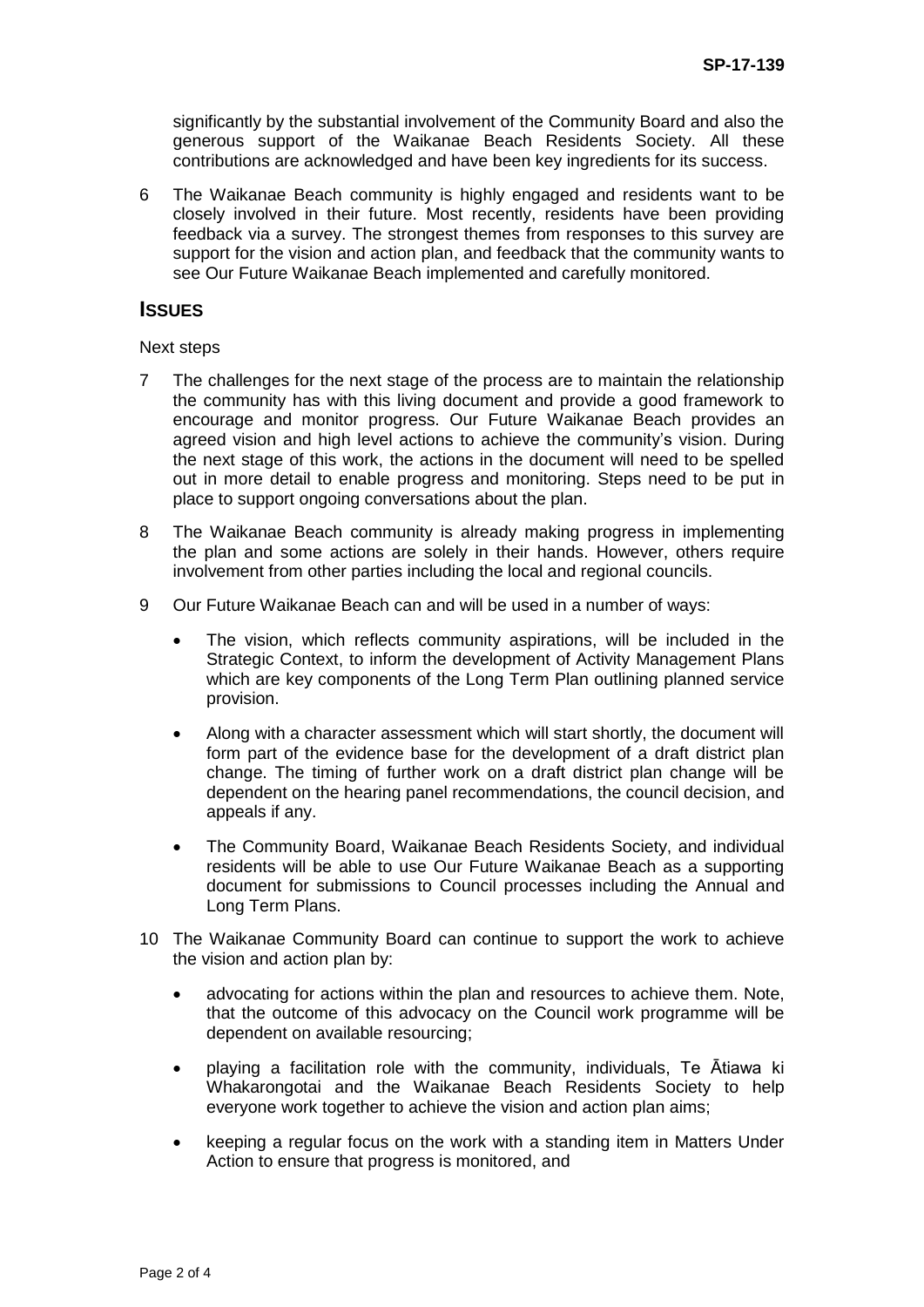- working to implement the plan via integration into their Strategic Plan.
- 11 It is recommended that the Community Board endorse Our Future Waikanae Beach to demonstrate the Board's support and commitment to the work.

### **CONSIDERATIONS**

### Policy considerations

12 Our Future Waikanae Beach will form part of the 2018 Long Term Plan Strategic Context.

#### Legal considerations

13 There are no legal considerations.

### Financial considerations

14 There are no financial considerations at this point. Our Future Waikanae Beach will provide guidance for decisions affecting Waikanae Beach made within existing budgets and made through the 2018 Long Term Plan process.

### Tāngata whenua considerations

15 Te Ātiawa Town Centres Working Group has provided guidance and input into both the process and drafting of the Our Future Waikanae Beach.

#### **SIGNIFICANCE AND ENGAGEMENT**

#### Degree of significance

16 This matter has a low level of significance under Council policy.

### Consultation already undertaken

17 There has been extensive consultation and communication with Waikanae Beach residents and regular reporting to the Waikanae Community Board.

### **Publicity**

18 As there is a high degree of interest in Waikanae Beach about this work, the Waikanae Community Board will provide regular updates to the community. Our Future Waikanae Beach will be available on the Council website.